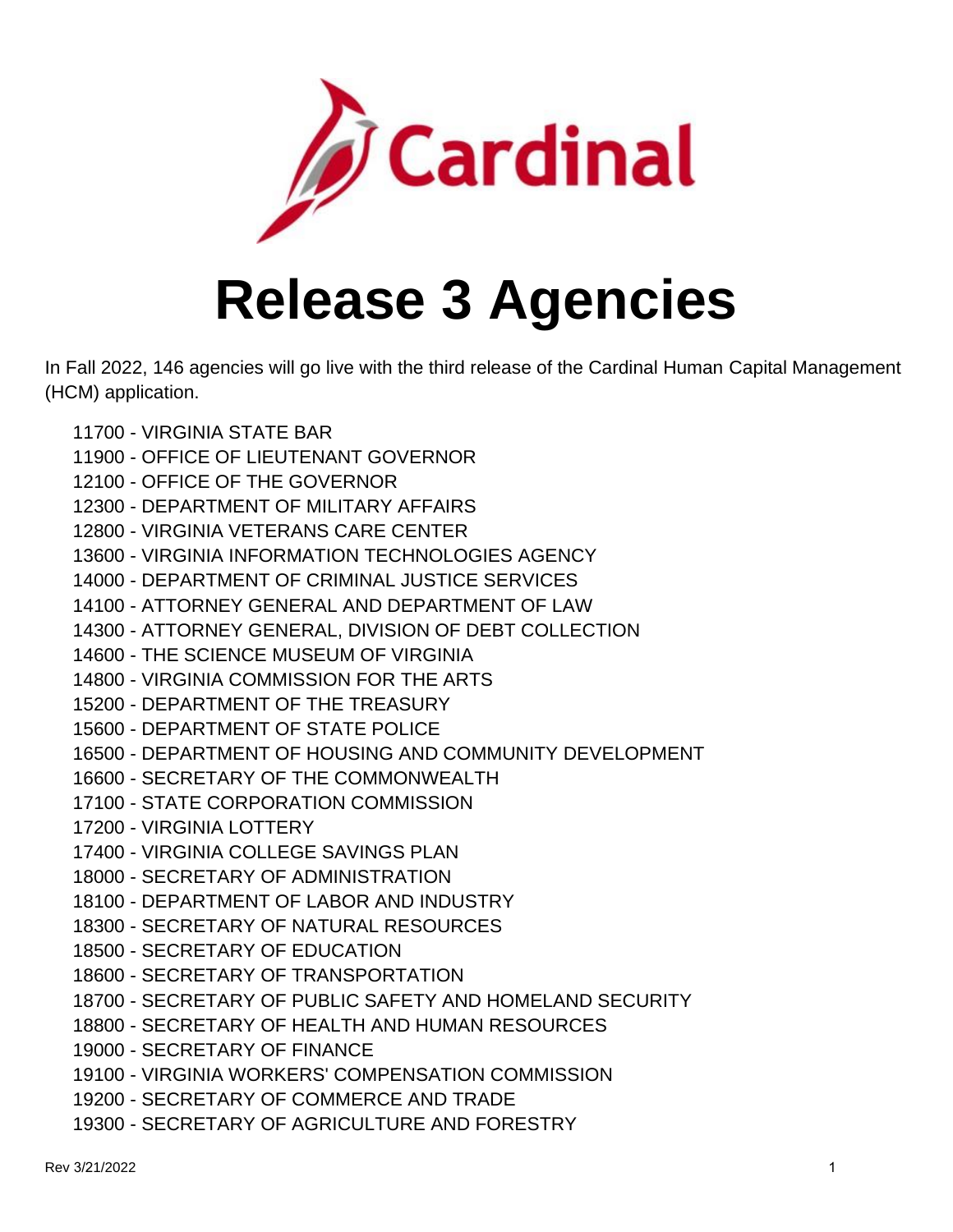19500 - SECRETARY OF LABOR 19900 - DEPARTMENT OF CONSERVATION AND RECREATION 20200 - THE LIBRARY OF VIRGINIA 20600 - VIRGINIA COMMONWEALTH UNIVERSITY, MEDICAL CENTER 20700 - UNIVERSITY OF VIRGINIA, ACADEMIC DIVISION 20900 - UNIVERSITY OF VIRGINIA MEDICAL CENTER 21200 - VIRGINIA STATE UNIVERSITY 21300 - NORFOLK STATE UNIVERSITY 21800 - VIRGINIA SCHOOL FOR DEAF AND BLIND 22200 - DEPARTMENT OF PROFESSIONAL AND OCCUPATIONAL REGULATION 22300 - DEPARTMENT OF HEALTH PROFESSIONS 23400 - COOPERATIVE EXTENSION AND AGRICULTURAL RESEARCH SERVICE 23800 - VIRGINIA MUSEUM OF FINE ARTS 23900 - FRONTIER CULTURE MUSEUM OF VIRGINIA 24600 - UNIVERSITY OF VIRGINIA'S COLLEGE AT WSE 26100 - VIRGINIA COMMUNITY COLLEGE SYSTEM, CENTRAL OFFICE 27000 - VIRGINIA COMMUNITY COLLEGE SYSTEM, SHARED SERVICES CENTER 27500 - NEW RIVER COMMUNITY COLLEGE 27600 - SOUTHSIDE VIRGINIA COMMUNITY COLLEGE 27700 - PAUL D. CAMP COMMUNITY COLLEGE 27800 - RAPPAHANNOCK COMMUNITY COLLEGE 27900 - DANVILLE COMMUNITY COLLEGE 28000 - NORTHERN VIRGINIA COMMUNITY COLLEGE 28200 - PIEDMONT VIRGINIA COMMUNITY COLLEGE 28300 - J. SARGEANT REYNOLDS COMMUNITY COLLEGE 28400 - EASTERN SHORE COMMUNITY COLLEGE 28500 - PATRICK HENRY COMMUNITY COLLEGE 28600 - VIRGINIA WESTERN COMMUNITY COLLEGE 28700 - DABNEY S. LANCASTER COMMUNITY COLLEGE 28800 - WYTHEVILLE COMMUNITY COLLEGE 29000 - JOHN TYLER COMMUNITY COLLEGE 29100 - BLUE RlDGE COMMUNITY COLLEGE 29200 - CENTRAL VIRGINIA COMMUNITY COLLEGE 29300 - THOMAS NELSON COMMUNITY COLLEGE 29400 - SOUTHWEST VIRGINIA COMMUNITY COLLEGE 29500 - TIDEWATER COMMUNITY COLLEGE 29600 - VIRGINIA HIGHLANDS COMMUNITY COLLEGE 29700 - GERMANNA COMMUNITY COLLEGE 29800 - LORD FAIRFAX COMMUNITY COLLEGE 29900 - MOUNTAIN EMPIRE COMMUNITY COLLEGE 40200 - MARlNE RESOURCES COMMISSION 40300 - DEPARTMENT OF WILDLIFE RESOURCES 40700 - VIRGINIA PORT AUTHORITY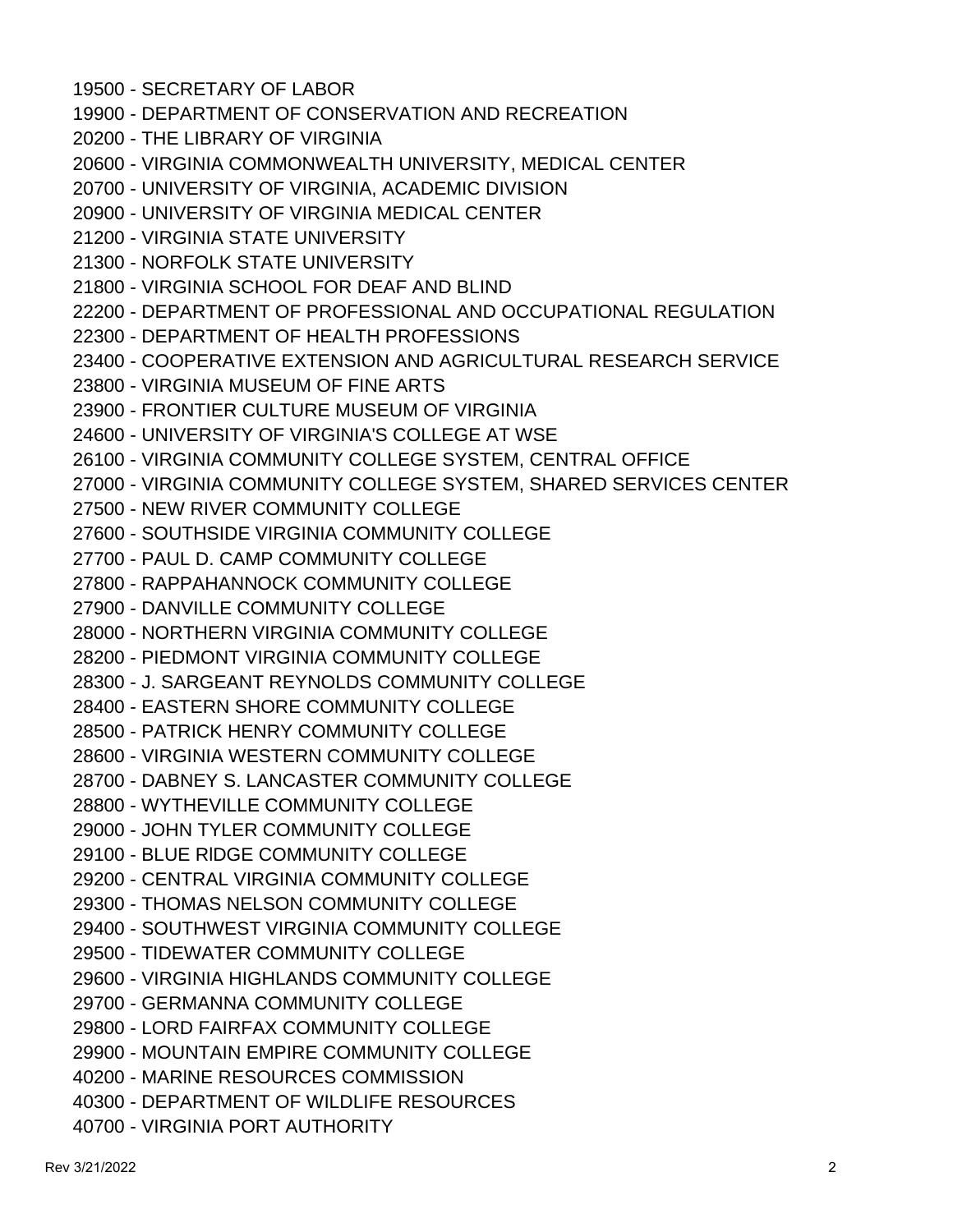- 40900 DEPARTMENT OF ENERGY
- 41100 DEPARTMENT OF FORESTRY
- 41300 COMMISSION ON VIRGINIA ALCOHOL SAFETY ACTION PROGRAM
- 41700 GUNSTON HALL
- 42300 DEPARTMENT OF HISTORIC RESOURCES
- 44000 DEPARTMENT OF ENVIRONMENTAL QUALITY
- 45400 SECRETARY OF VETERANS AND DEFENSE AFFAIRS
- 50500 DEPARTMENT OF RAIL AND PUBLIC TRANSPORTATION
- 52200 VA PASSENGER RAIL AUTHORITY
- 60100 DEPARTMENT OF HEALTH
- 60200 DEPARTMENT OF MEDICAL ASSISTANCE SERVICES
- 70100 DEPARTMENT OF CORRECTIONS, CENTRAL ADMINISTRATION
- 70300 CENTRAL STATE HOSPITAL
- 70400 EASTERN STATE HOSPITAL
- 70500 SOUTHWESTERN VIRGINIA MENTAL HEALTH INSTITUTE
- 70600 WESTERN STATE HOSPITAL
- 70700 CENTRAL VIRGINIA TRAINING CENTER
- 70800 COMMONWEALTH CENTER FOR CHILDREN AND ADOLESCENTS
- 71100 VIRGINIA CORRECTIONAL ENTERPRISES
- 71600 VIRGINIA CORRECTIONAL CENTER FOR WOMEN
- 71800 BLAND CORRECTIONAL CENTER
- 72000 DEPARTMENT OF BEHAVIORAL HEALTH AND DEVELOPMENTAL SERVICES
- 72300 SOUTHEASTERN VIRGINIA TRAINING CENTER
- 72400 CATAWBA HOSPITAL
- 72800 NORTHERN VIRGINIA MENTAL HEALTH INSTITUTE
- 72900 PIEDMONT GERIATRIC HOSPITAL
- 73500 WALLENS RIDGE STATE PRISON
- 73700 ST. BRIDES CORRECTIONAL CENTER
- 73900 SOUTHERN VIRGINIA MENTAL HEALTH INSTITUTE
- 74100 RED ONION STATE PRISON
- 74200 DEPARTMENT OF CORRECTIONS, EMPLOYEE RELATIONS AND TRAINING
- 74300 FLUVANNA WOMEN'S CORRECTIONAL CENTER
- 74500 NOTTOWAY CORRECTIONAL CENTER
- 74700 MARION CORRECTIONAL TREATMENT CENTER
- 74800 HIRAM W DAVIS MEDICAL CENTER
- 74900 BUCKINGHAM CORRECTIONAL CENTER
- 75200 STATE FARM CORRECTIONAL CENTER (FORMERLY DEEP MEADOW)
- 75300 DEERFIELD CORRECTIONAL CENTER
- 75400 AUGUSTA CORRECTIONAL CENTER
- 75600 DEPARTMENT OF CORRECTIONS, DIVISION OF INSTITUTIONS
- 75700 WESTERN REGION CORRECTIONAL FIELD UNITS
- 76100 BASKERVILLE CORRECTIONAL CENTER
- 76600 VIRGINIA PAROLE BOARD